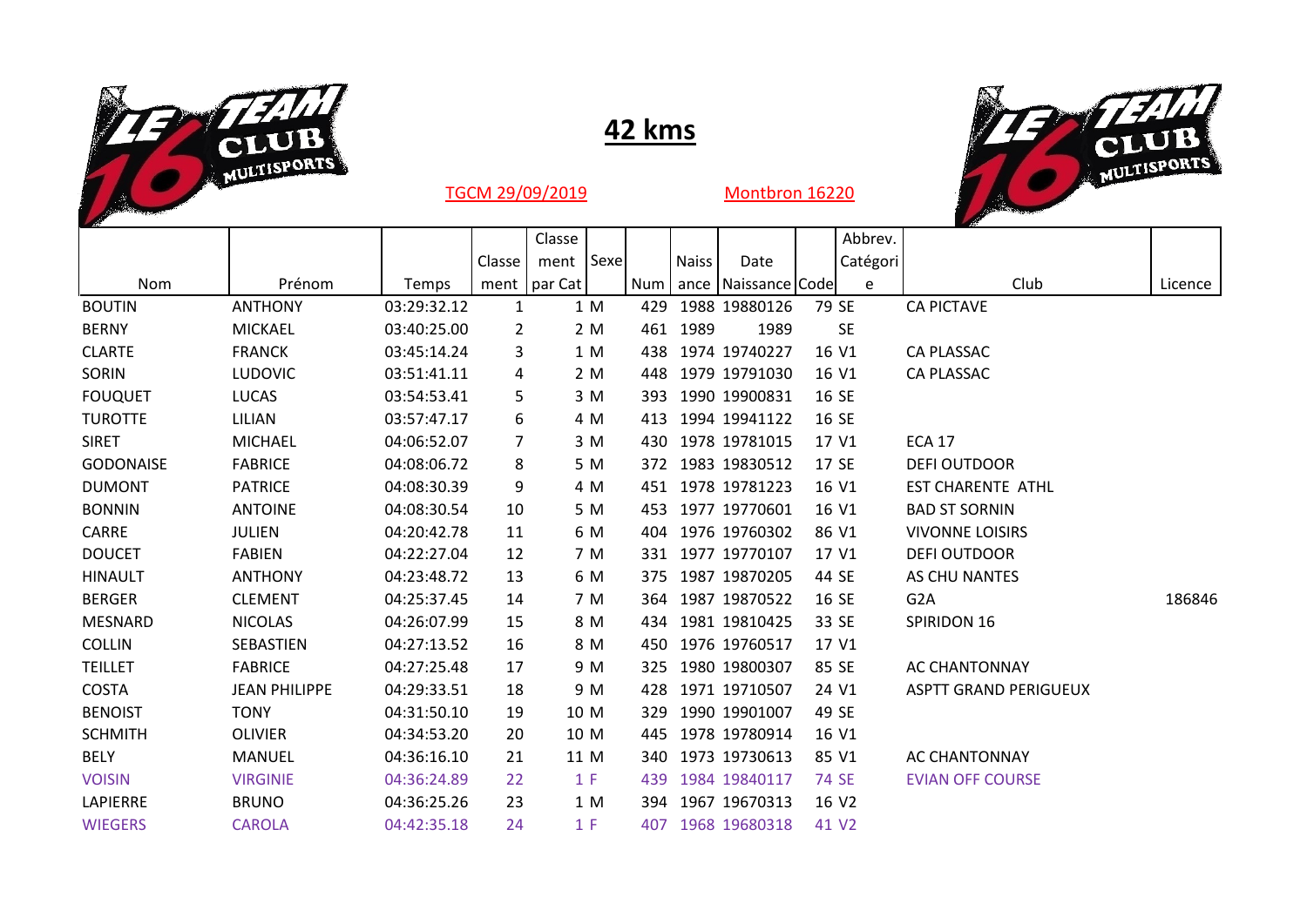| <b>DEVAUCHELLES</b> | <b>ARNAUD</b>        | 04:44:55.08 | 25 | 11 M | 392 1983 19830329  | 79 SE        |                           |         |
|---------------------|----------------------|-------------|----|------|--------------------|--------------|---------------------------|---------|
| <b>TRANCHANT</b>    | <b>MICHAEL</b>       | 04:46:03.68 | 26 | 12 M | 362 1973 19731122  | 79 V1        | <b>UAC BRIOUX</b>         | 1762070 |
| <b>DOUCET</b>       | <b>REGIS</b>         | 04:46:26.84 | 27 | 13 M | 352 1973 19730313  | 87 V1        | <b>ROC ATHLE</b>          | 1452412 |
| <b>ROLLAND</b>      | <b>EMMANUEL</b>      | 04:48:15.10 | 28 | 14 M | 327 1972 19720413  | 16 V1        |                           |         |
| <b>LEFEBURE</b>     | <b>GUILLAUME</b>     | 04:49:31.53 | 29 | 12 M | 420 1980 19800906  | 16 SE        |                           |         |
| <b>CLEMENT</b>      | <b>THIERRY</b>       | 04:51:50.57 | 30 | 15 M | 349 1971 19710422  | 86 V1        | LE PTITS MOTEURS          |         |
| <b>PAPON</b>        | <b>LIONEL</b>        | 04:52:09.48 | 31 | 16 M | 406 1977 19770814  | 86 V1        | <b>VIVONNE LOISIRS</b>    |         |
| LANOES              | REMI                 | 04:52:44.61 | 32 | 13 M | 330 1986 19860727  | 49 SE        |                           |         |
| LABARDE             | <b>STEPHANE</b>      | 04:54:02.98 | 33 | 17 M | 346 1975 19750715  | 86 V1        |                           | 1184603 |
| GOUJON              | <b>FREDERIC</b>      | 04:55:00.78 | 34 | 18 M | 410 1971 19710524  | 86 V1        | LES GALOPINS BAILLARGEOIS |         |
| <b>VITIELLO</b>     | <b>CHRISTOPHE</b>    | 04:55:27.60 | 35 | 2 M  | 409 1968 19680131  | 24 V2        |                           |         |
| ABALEA              | <b>LUDOVIC</b>       | 04:55:28.33 | 36 | 14 M | 345 1981 19810315  | 87 SE        |                           |         |
| <b>NADAUD</b>       | <b>ISABELLE</b>      | 04:56:35.10 | 37 | 2 F  | 425 1961 19610904  | 16 V2        |                           |         |
| <b>MESLIER</b>      | <b>EDITH</b>         | 04:56:44.68 | 38 | 2 F  | 399 1982 19820915  | 16 SE        | G <sub>2</sub> A          | 2063513 |
| <b>GIMON</b>        | <b>KARINE</b>        | 04:58:22.33 | 39 | 1 F  | 436 1977 19770703  | 17 V1        | SPIRIDON 16/TEAM MATHA    |         |
| <b>ANTOINE</b>      | <b>MICHEL</b>        | 04:58:46.82 | 40 | 3 M  | 426 1960 19600101  | 16 V2        |                           |         |
| <b>FAUCONNIER</b>   | ERIC                 | 05:00:02.27 | 41 | 19 M | 369 1977 19770523  | 77 V1        | AS CHAINGNY SPORT NATURE  |         |
| <b>SUIRE</b>        | <b>THIERRY</b>       | 05:00:09.52 | 42 | 20 M | 447 1971 19711202  | 16 V1        | SPIRIDON 16               |         |
| <b>AUPY</b>         | <b>CYRIAQUE</b>      | 05:05:44.50 | 43 | 4 M  | 440 1966 19660126  | 24 V2        | FRAISE ATHL TAILLAN MEDOC |         |
| <b>MARTEL</b>       | <b>CAROLINE</b>      | 05:06:58.81 | 44 | 3 F  | 370 1984 19840707  | <b>40 SE</b> |                           |         |
| <b>FONTANIE</b>     | <b>DIDIER</b>        | 05:08:17.77 | 45 | 5 M  | 347 1969 19691028  | 47 V2        | MONTFLANQUIN A C 47       |         |
| <b>GEORGES</b>      | <b>ANNABELLE</b>     | 05:08:37.57 | 46 | 2 F  | 366 1973 19730131  | 16 V1        |                           |         |
| <b>BUCHET</b>       | <b>NICOLAS</b>       | 05:09:59.32 | 47 | 21 M | 328 1976 19760803  | 85 V1        | CAP ALOUETTES             |         |
| LOPEZ HERRERO       | MATTHIEU             | 05:10:52.19 | 48 | 15 M | 338 1982 19820823  | 17 SE        |                           |         |
| <b>MESNARD</b>      | EMMANUEL             | 05:13:54.31 | 49 | 22 M | 390 1972 19721118  | 16 V1        | SPIRIDON 16               |         |
| <b>BINOS</b>        | <b>JEAN PHILIPPE</b> | 05:13:54.41 | 50 | 16 M | 361 1991 19910103  | 16 SE        | SPIRIDON 16               |         |
| <b>BONNENFANT</b>   | <b>CLAUDE</b>        | 05:14:27.47 | 51 | 6 M  | 382 1968 19680902  | 17 V2        | <b>AKRO BITUM</b>         | 1986975 |
| <b>FERNANDES</b>    | <b>ERIC</b>          | 05:14:47.51 | 52 | 7 M  | 357 1966 19660721  | 16 V2        |                           |         |
| <b>AUTEXIER</b>     | <b>ALEXIS</b>        | 05:14:53.05 | 53 | 17 M | 398 1995 1995 0519 | 16 SE        |                           |         |
| RIBREAU             | <b>JACQUES</b>       | 05:15:04.09 | 54 | 8 M  | 378 1960 19600720  | 85 V2        | <b>CAP ALOUETTES</b>      |         |
| DELANGEAS           | <b>JEAN CLAUDE</b>   | 05:16:27.66 | 55 | 1 M  | 454 1953 19530410  | 16 V3        | CA PLASSAC                |         |
| POUREAU             | <b>THIERRY</b>       | 05:18:10.31 | 56 | 9 M  | 452 1964 19640323  | 16 V2        | <b>TAXI DUPE</b>          |         |
| <b>LIONET</b>       | SYLVAIN              | 05:20:01.72 | 57 | 18 M | 424 1982 19820904  | 17 SE        |                           |         |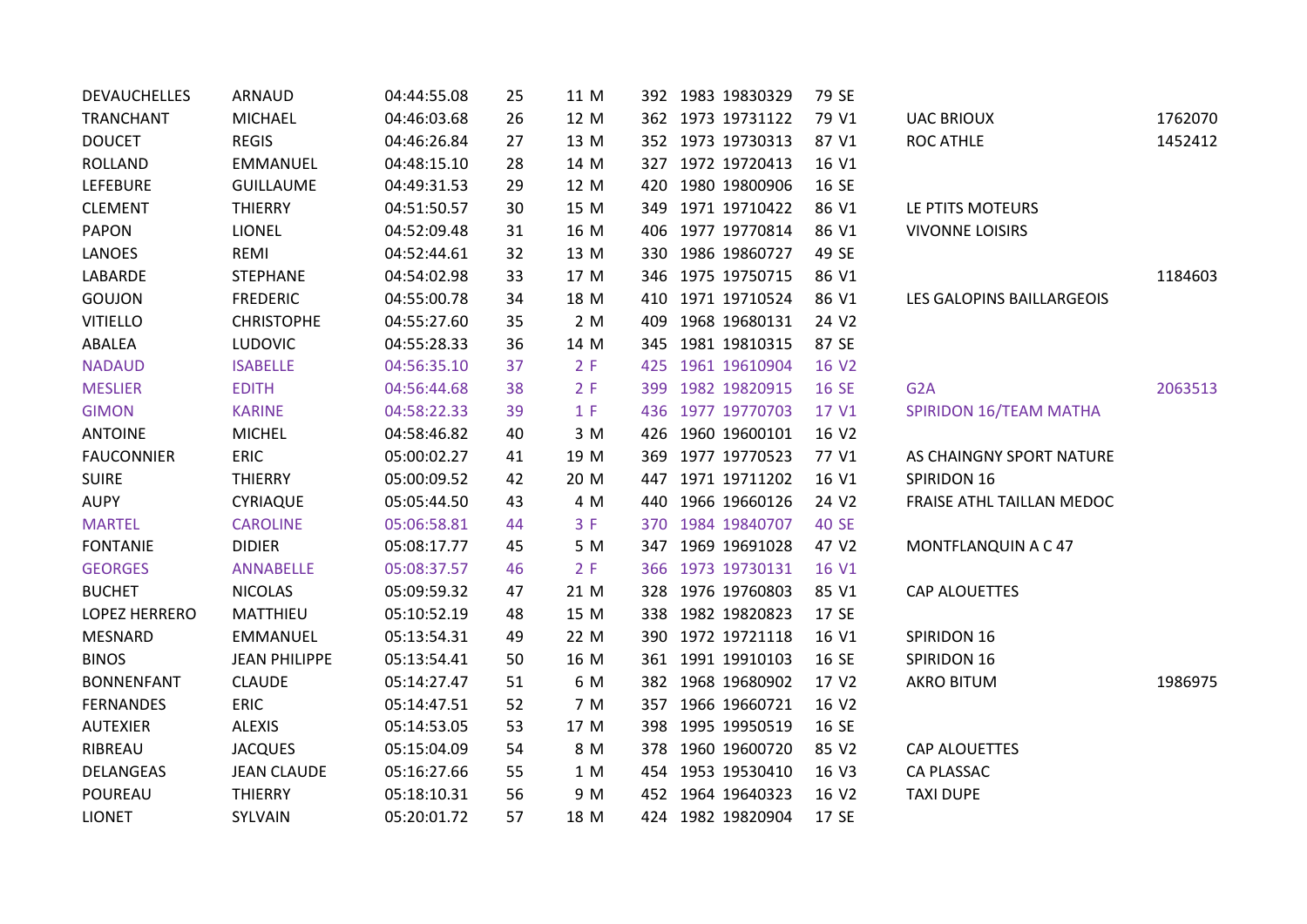| <b>ESTEVE</b>      | <b>THOMAS</b>          | 05:20:01.82 | 58 | 23 M |  | 333 1977 19771019  | 33 V1     |                                      |        |
|--------------------|------------------------|-------------|----|------|--|--------------------|-----------|--------------------------------------|--------|
| CHAMOULAUD         | <b>FRANCIS</b>         | 05:20:13.80 | 59 | 24 M |  | 408 1970 19700926  | 16 V1     | <b>AGATHE ET PAUL</b>                |        |
| SENEGAS            | <b>CHRISTOPHE</b>      | 05:20:21.31 | 60 | 19 M |  | 380 1982 19820418  | 87 SE     | <b>AGPB</b>                          |        |
| <b>POITOU</b>      | <b>ANTHONY</b>         | 05:21:22.04 | 61 | 20 M |  | 363 1981 19811020  | 79 SE     | <b>VO2 BESSINES</b>                  | 186280 |
| <b>AUTHIER</b>     | <b>DAVID</b>           | 05:21:36.51 | 62 | 21 M |  | 350 1986 19860517  | 16 SE     | SPIRIDON 16                          |        |
| <b>LEDUC</b>       | <b>AMAURY</b>          | 05:21:37.83 | 63 | 22 M |  | 343 1989 19890109  | <b>SE</b> | SPIRIDON 16                          |        |
| CHAUVIERE LE DRIAN | <b>TANGUY</b>          | 05:21:38.50 | 64 | 25 M |  | 449 1977 19770210  | 16 V1     |                                      |        |
| PELLETIER          | <b>JORIS</b>           | 05:23:43.83 | 65 | 23 M |  | 455 1990 19901025  | 16 SE     |                                      |        |
| FAYE               | <b>THIERRY</b>         | 05:23:46.02 | 66 | 2 M  |  | 403 1957 19570320  | 33 V3     | LES FOULEES VERTES                   |        |
| <b>PETIT</b>       | <b>FRANCK</b>          | 05:23:46.55 | 67 | 10 M |  | 381 1968 19681204  | 86 V2     |                                      |        |
| KERVARREC          | SEBASTIEN              | 05:27:22.64 | 68 | 26 M |  | 457 1979 19790815  | 16 V1     |                                      |        |
| <b>PETIT</b>       | <b>CLEMENT</b>         | 05:27:52.54 | 69 | 24 M |  | 423 1990 19901018  | 17 SE     | OCR RUN OR DIE                       |        |
| <b>DUBRIGNY</b>    | EDDY                   | 05:29:14.51 | 70 | 25 M |  | 384 1983 19830724  | 16 SE     |                                      |        |
| <b>BARAT</b>       | <b>SEVERINE</b>        | 05:29:59.06 | 71 | 3F   |  | 337 1978 19780531  | 86 V1     | <b>LES MOJITOS</b>                   |        |
| <b>HAMELIN</b>     | <b>JEAN JACQUES</b>    | 05:29:59.28 | 72 | 11 M |  | 336 1965 19651107  | 86 V2     | LES MOJITOS                          |        |
| <b>DESSAIVRE</b>   | <b>DAMIEN</b>          | 05:30:02.08 | 73 | 27 M |  | 427 1976 19761204  | 79 V1     | SPIRIDON MELLOIS                     |        |
| <b>CERF</b>        | <b>BENOIT</b>          | 05:30:36.27 | 74 | 28 M |  | 320 1975 19750402  | 85 V1     | AC CHANTONNAY                        |        |
| <b>GIROUX</b>      | <b>CHARLES</b>         | 05:30:46.29 | 75 | 29 M |  | 341 1974 19741115  | V1        |                                      |        |
| REAL               | <b>PHILIPPE</b>        | 05:31:46.91 | 76 | 12 M |  | 323 1968 1968 1021 | 33 V2     |                                      |        |
| LEPAGE             | <b>FABRICE</b>         | 05:34:51.13 | 77 | 30 M |  | 411 1972 19720124  | 49 V1     |                                      |        |
| SAUZE              | <b>FRANCIS</b>         | 05:34:56.59 | 78 | 3 M  |  | 433 1955 19550101  | 79 V3     | LA L EGRAY S CLUB                    |        |
| <b>IMBERT</b>      | SYLVAIN                | 05:37:45.67 | 79 | 26 M |  | 458 1987 19870507  | 16 SE     | <b>CROSSFIT ANGOULEME</b>            |        |
| <b>DRIANCOURT</b>  | DANIEL                 | 05:43:16.33 | 80 | 13 M |  | 422 1966 19660511  | 41 V2     |                                      |        |
| <b>GILMANT</b>     | <b>JEROME</b>          | 05:43:55.85 | 81 | 31 M |  | 389 1975 19751217  | 17 V1     |                                      |        |
| LERNOULD           | RENAN                  | 05:45:35.31 | 82 | 27 M |  | 353 1990 19900817  | 24 SE     | EST ELAN SPORTIF TRELISSAC           |        |
| RENOULLEAU         | PIERREJEAN             | 05:46:38.59 | 83 | 28 M |  | 417 1983 19830613  | 17 SE     | GROUPEMENTATHL SAUJON SEUDRE 1711023 |        |
| <b>LILAUD</b>      | <b>HUSCANDE BEFENO</b> | 05:47:06.38 | 84 | 4 F  |  | 387 1983 19831116  | 16 SE     | G <sub>2</sub> A                     |        |
| <b>PUYRINIER</b>   | <b>LAURENT</b>         | 05:48:19.37 | 85 | 32 M |  | 402 1976 19760917  | 16 V1     |                                      |        |
| <b>DROUAUD</b>     | ALEXANDRE              | 05:48:42.28 | 86 | 33 M |  | 351 1973 19731228  | 16 V1     |                                      |        |
| METREAU            | MATHIEU                | 05:49:28.04 | 87 | 1 M  |  | 354 1997 19970725  | 16 ES     | <b>CHATIGNAC RUNNING TEAM</b>        |        |
| <b>PACAUD</b>      | <b>MICHAEL</b>         | 05:53:42.61 | 88 | 34 M |  | 416 1972 19720313  | 17 V1     |                                      |        |
| <b>PLANCHIN</b>    | EMMANUEL               | 05:54:03.19 | 89 | 29 M |  | 379 1980 19800112  | 85 SE     | <b>CAP ALOUETTES</b>                 |        |
| <b>PALLUAS</b>     | PHILIPPE               | 05:54:41.33 | 90 | 14 M |  | 431 1968 19680911  | 17 V2     | AC ST PALAIS SUR MER                 |        |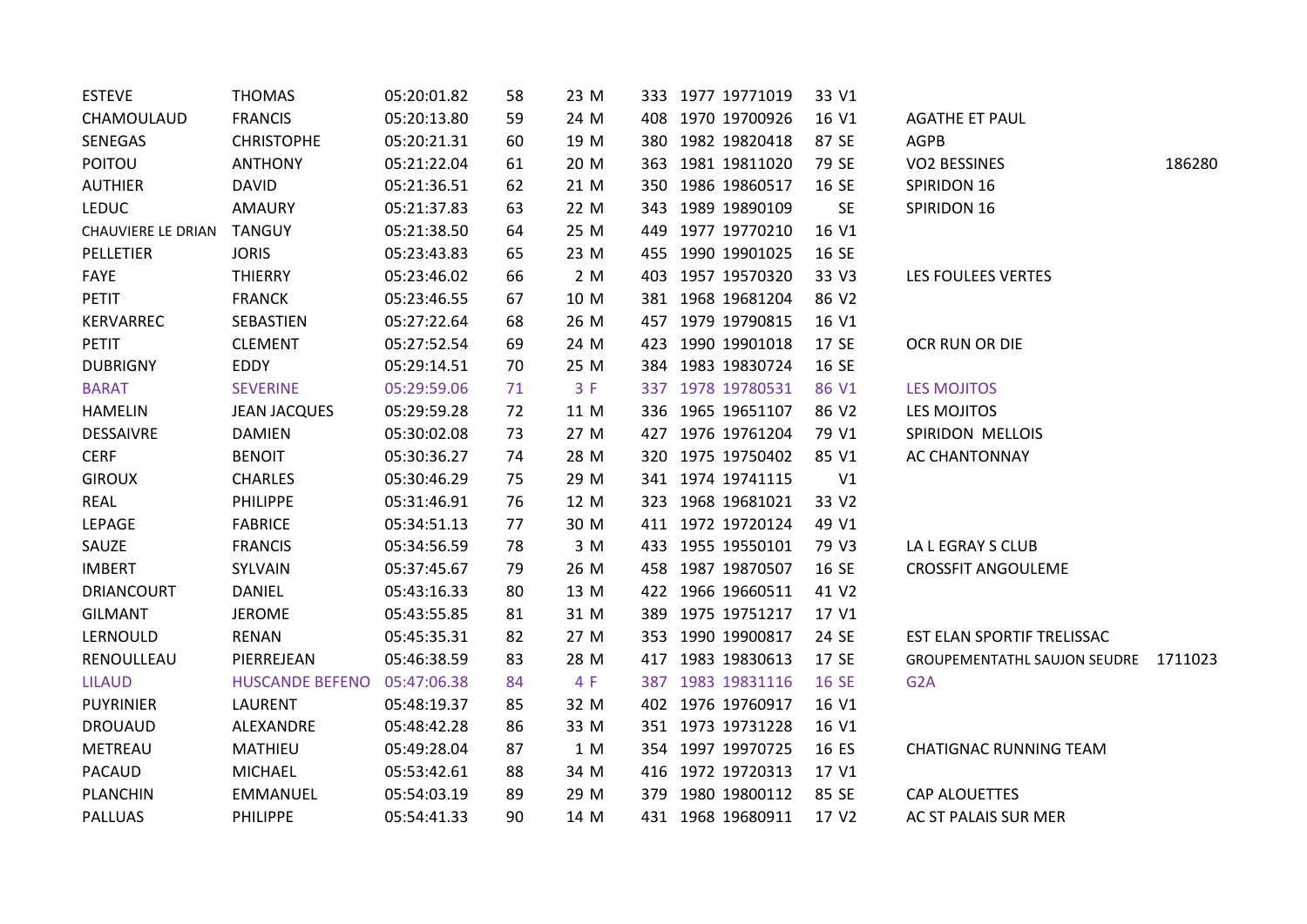| <b>ALTMAYER</b>    | <b>HUGUES</b>       | 05:54:59.59 | 91  | 35 M | 443 1977 19770925    | 16 V1          | SPIRIDON 16                         |         |
|--------------------|---------------------|-------------|-----|------|----------------------|----------------|-------------------------------------|---------|
| <b>NEVEU</b>       | <b>ERIC</b>         | 05:54:59.61 | 92  | 15 M | 1968 19681015<br>400 | 17 V2          |                                     |         |
| <b>LAPORTE</b>     | LOIC                | 05:55:15.45 | 93  | 36 M | 1971 19710422<br>385 | 86 V1          |                                     |         |
| <b>BLANCHARD</b>   | <b>CORINNE</b>      | 05:55:56.66 | 94  | 4 F  | 324 1971 19711130    | 79 V1          |                                     |         |
| <b>DEBINSKI</b>    | <b>FABRICE</b>      | 05:55:56.98 | 95  | 37 M | 322 1970 19701120    | 79 V1          |                                     |         |
| RIVAIN             | <b>STEPHANE</b>     | 05:56:35.94 | 96  | 16 M | 432 1961 19611002    | 17 V2          |                                     |         |
| VILLENAVE          | PASCAL              | 05:56:44.79 | 97  | 17 M | 397 1966 19660303    | 17 V2          |                                     |         |
| PELARD             | WIELFRIED           | 05:57:32.20 | 98  | 30 M | 359 1991 19910429    | 17 SE          |                                     |         |
| <b>MALBRAN</b>     | <b>STEPHANE</b>     | 05:57:55.60 | 99  | 38 M | 373 1974 19740120    | 16 V1          | <b>AGATHE ET PAUL</b>               |         |
| <b>HARLY</b>       | <b>CLAIRE</b>       | 05:58:57.87 | 100 | 5F   | 414 1987 19870525    | 17 SE          | <b>GROUPEMENTATHL SAUJON SEUDRE</b> | 998246  |
| <b>COUVREUR</b>    | <b>VINCENT</b>      | 05:59:31.07 | 101 | 31 M | 360 1982 19820905    | 16 SE          |                                     |         |
| <b>BEGASSAT</b>    | <b>JEROME</b>       | 06:03:11.02 | 102 | 39 M | 383 1974 19740720    | 16 V1          | FABB                                | 1352127 |
| <b>DACQUIN</b>     | <b>STEPHANE</b>     | 06:04:16.97 | 103 | 40 M | 446 1978 19780730    | 16 V1          |                                     |         |
| <b>GRANGER</b>     | <b>YANNICK</b>      | 06:10:04.47 | 104 | 32 M | 391 1980 19800122    | 87 SE          | CO KM 42 ST JUST LE MARTEL          |         |
| CHEYRADE           | <b>DAVID</b>        | 06:11:09.15 | 105 | 33 M | 386 1982 19820208    | 16 SE          |                                     |         |
| <b>DOBIEZYNSKI</b> | <b>OLIVIER</b>      | 06:11:09.36 | 106 | 34 M | 401 1985 19850102    | 33 SE          |                                     |         |
| <b>TROMAS</b>      | <b>MAGALIE</b>      | 06:14:29.03 | 107 | 5F   | 367 1977 19771214    | 86 V1          |                                     |         |
| <b>GUIBERT</b>     | <b>STEPHANE</b>     | 06:14:43.32 | 108 | 41 M | 419 1974 19741226    | 87 V1          |                                     |         |
| <b>SKOWRONSKI</b>  | <b>VERONIQUE</b>    | 06:15:29.71 | 109 | 1 F  | 335 1959 19590425    | 16 V3          | <b>FABB</b>                         | 2118520 |
| <b>DECRON</b>      | <b>NATACHA</b>      | 06:15:30.47 | 110 | 6 F  | 334 1977 19771203    | 16 V1          | <b>FABB</b>                         | 2143994 |
| PERONNAUD          | <b>RICHARD</b>      | 06:15:32.13 | 111 | 42 M | 418 1972 19720509    | 16 V1          |                                     |         |
| <b>GAUGAIN</b>     | <b>VALERIE</b>      | 06:16:09.83 | 112 | 7F   | 332 1971 19710419    | 33 V1          | <b>ATHLE SANTE GRADIGNAN</b>        | 1912435 |
| <b>DABAN</b>       | <b>MARIE HELENE</b> | 06:25:30.38 | 113 | 6 F  | 356 1980 19800206    | 79 SE          | <b>R C SAINT MAIXENT</b>            |         |
| COUREAU            | <b>PATRICK</b>      | 06:27:50.42 | 114 | 43 M | 421 1970 19701105    | 16 V1          | CAC                                 |         |
| <b>BOUFENGHOUR</b> | AHMED               | 06:31:53.25 | 115 | 44 M | 459 1970 19700812    | V <sub>1</sub> |                                     |         |
| <b>GUINE</b>       | <b>THIERRY</b>      | 06:35:04.80 | 116 | 45 M | 1973 19730725<br>395 | 16 V1          | <b>CHARENTE FREE TRAIL</b>          |         |
| <b>GEMEAU</b>      | <b>BRUNO</b>        | 06:35:35.83 | 117 | 18 M | 388 1969 19690108    | 87 V2          | CO KM 42 ST JUST LE MARTEL          |         |
| <b>DERVAUX</b>     | <b>BERNARD</b>      | 06:35:36.11 | 118 | 46 M | 355 1973 19730326    | 86 V1          | <b>EPA 86</b>                       | 1943964 |
| <b>GARCIA</b>      | <b>MAGALY</b>       | 06:35:37.01 | 119 | 8 F  | 1977 19770802<br>444 | 16 V1          | <b>SPIRIDON 16</b>                  |         |
| <b>BASSONS</b>     | <b>PASCALE</b>      | 06:35:37.26 | 120 | 9 F  | 415 1974 19740929    | 33 V1          |                                     |         |
| VITU               | ALEXANDRE           | 06:35:39.41 | 121 | 35 M | 339 1984 19840910    | 16 SE          |                                     |         |
| <b>ESPANOL</b>     | <b>JEAN MARC</b>    | 06:35:39.95 | 122 | 19 M | 442 1960 19600515    | 16 V2          | SPIRIDON 16                         |         |
| <b>NAVARRO</b>     | SEBASTIEN           | 06:41:43.83 | 123 | 47 M | 377 1973 19730113    | 86 V1          | <b>EPA 86</b>                       | 1958898 |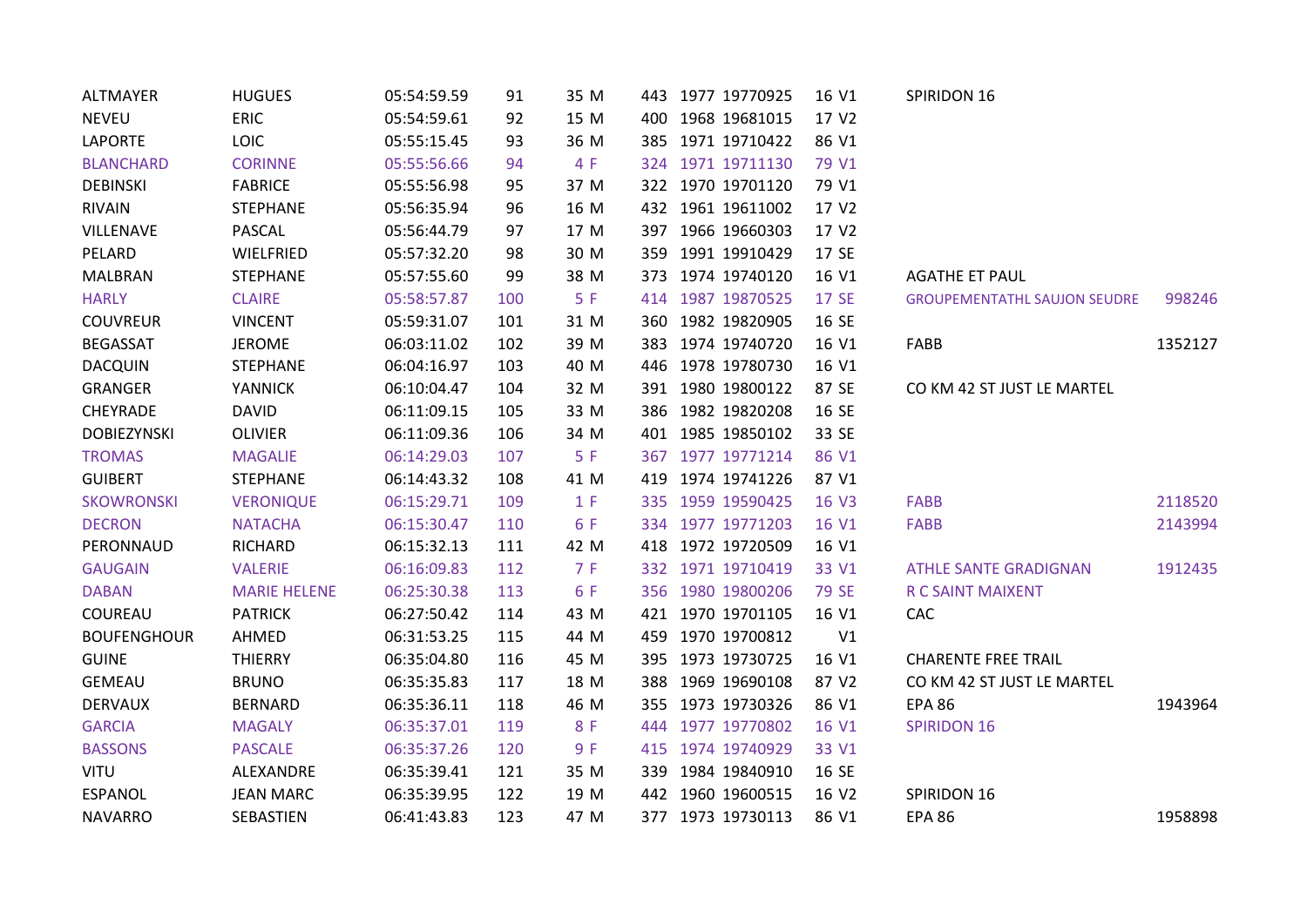| MEGUERDITCHIAN | IVAN            | 06:41:44.25 124 | 20 M | 368 1965 19650130 86 V2 |                      |
|----------------|-----------------|-----------------|------|-------------------------|----------------------|
| HUET           | <b>STEPHANE</b> | 07:19:05.32 125 | 48 M | 456 1971 19710326 17 V1 | <b>ARCHINGEAY 17</b> |